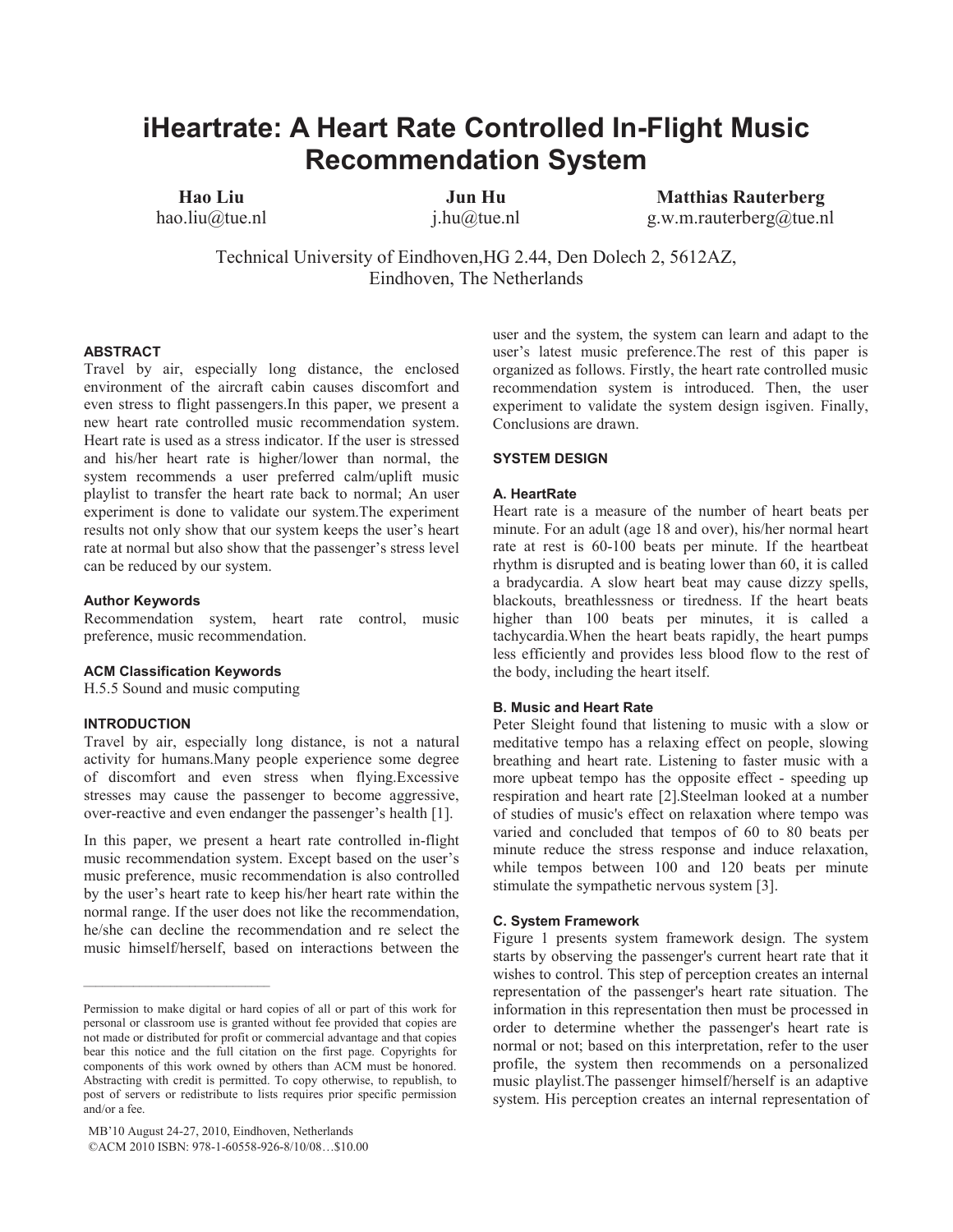the music service. This perception affects the passenger's heart rate. During this process, the passenger's heart rate may also influenced by a set of variables which in the control system called disturbances.The change in the passenger's heart rate is again perceived by the system, and this again triggers the adaptation process we have described, thus closing the control loop.In figure 1, if the system recommends music that the passenger does not like, he can reject the recommendation and re select the music.During this process, the system logs the interactions between the passenger and the system. By mining on the log information, the system can learn and adapt to the passenger's latest music preferences.



**Figure 1.System framework.** 

### **D. System Architecture**

Figure 2 shows the main components that make up the new heart rate controlled music recommendation system. The whole architecture is divided into five abstraction levels from functionality point of view. The lowest level is the resource level. The second layer is the resource manager layer which includes music service manager, heart rate manager and user profile manager. The third layer is the database layer which constitutes by a database. It acts not only as a data repository, but also enables the layers and the components in the layers loosely coupled. The fourth layer is the adaptive control unit layer which includes user feedback log, adaptive inference and user preference learning components.It is used to mediate between the user



**Figure 2.System architecture.** 

profile, heart rate and available music to provide personalized music playlist keep the user's heart rate within normal range. The fifth layer is the interface layer.The passenger interacts with the system interface to get personalized music services.

# **USER EXPERIMENT**

#### **A. Setup**

The user experiment was conducted in the SEAT flight simulator.The SEAT simulator consists of a small scale aircraft cabin residing on a moving platform, a project section to simulate the aircraft cabin outside sky, and a control room section. The interior of the aircraft cabin is divided into an economy class section, a business class section, a galley and a lavatory. The projection section include a beamer hangs above the aircraft cabin and a projection wall next to the aircraft cabin. The control room is equipped with the state of art of computers to support inseat computers in the aircraft cabin and long haul flight simulation.

## **B. Test Subjects**

Twelve subjects were invited to participate in user experiments. Six were allocated to the controlled group and others were allocated to the treatment group. The age of the control group ranges from 21 to 33. The age of the treatment group ranges from 23 to 32. Each group is composed by three females and three males.

# **C. Procedure**

A real world KLM KL0895 flight from Amsterdam Schipol international airport (6:20PM)to Shanghai Pudong international airport (10:45 AM <Shanghai time>, 4:55AM <Amsterdam time>) is simulated in our flight simulator on 31st (Friday), July 2009 (the controlled group user experiment) and 7th (Friday), August 2009 (the treatment group user experiment).

A professional flight attendant is invited to serve the flight cabin. Figure 3 is the procedure of the flight simulation.

Figure 4 is a snapshot of our user experiment.Figure 5 shows the Emfitheart ratesensor we have used [4]. It can be embedded in the seat to measure the user's heart rate non intrusively.



**Figure 3. Procedure.**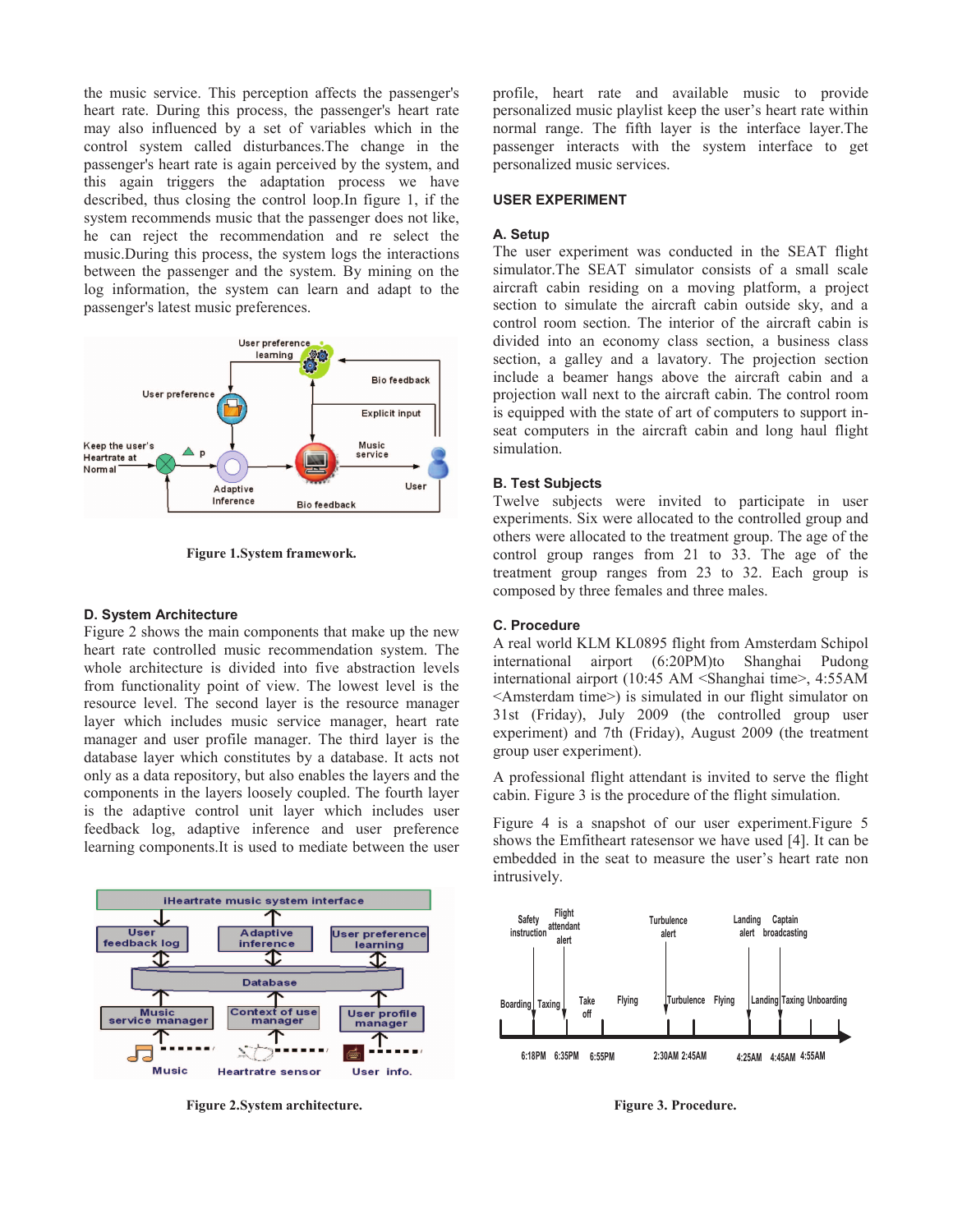

**Figure 4.User experiment.** 



**Figure 5. Heart rate sensor.** 

## **D. Results**

Five patterns have been summarized. These include two uplift patterns, two calm patterns and one keep pattern. Figure 6 is one of the uplift patterns. In Figure 6, after the user listens to the recommended music playlist for four minutes, his/her heart rate is uplifted back to the normal range.Figure 7 is a calm pattern.For the details, see [5].





**Figure 7.Calm pattern.** 

Figure 8 is the stress level represented by heart rate variability. The computing is based on five minutes of heart rate. The method used is welch'speriodogram where the window is 62s with 50% overlap. The difference between the control group and treatment group is significant(ANOVA,  $P = 0.031$ ).

Figure 9 is the self report stress scales [6] by the passenger each hour. The difference between the control group and treatment group is significant(ANOVA, Sig. = 0.001).

Giving the test subjects a high level of long haul flight presence is the precondition of the trustable of the user experiment data. Presence is defined as the subjective experience of being in one place orenvironment, even when one is physically situated in another [7].In this paper's



**Figure 6.Uplift pattern. Figure 8.Heart rate variability: LF/HF.**